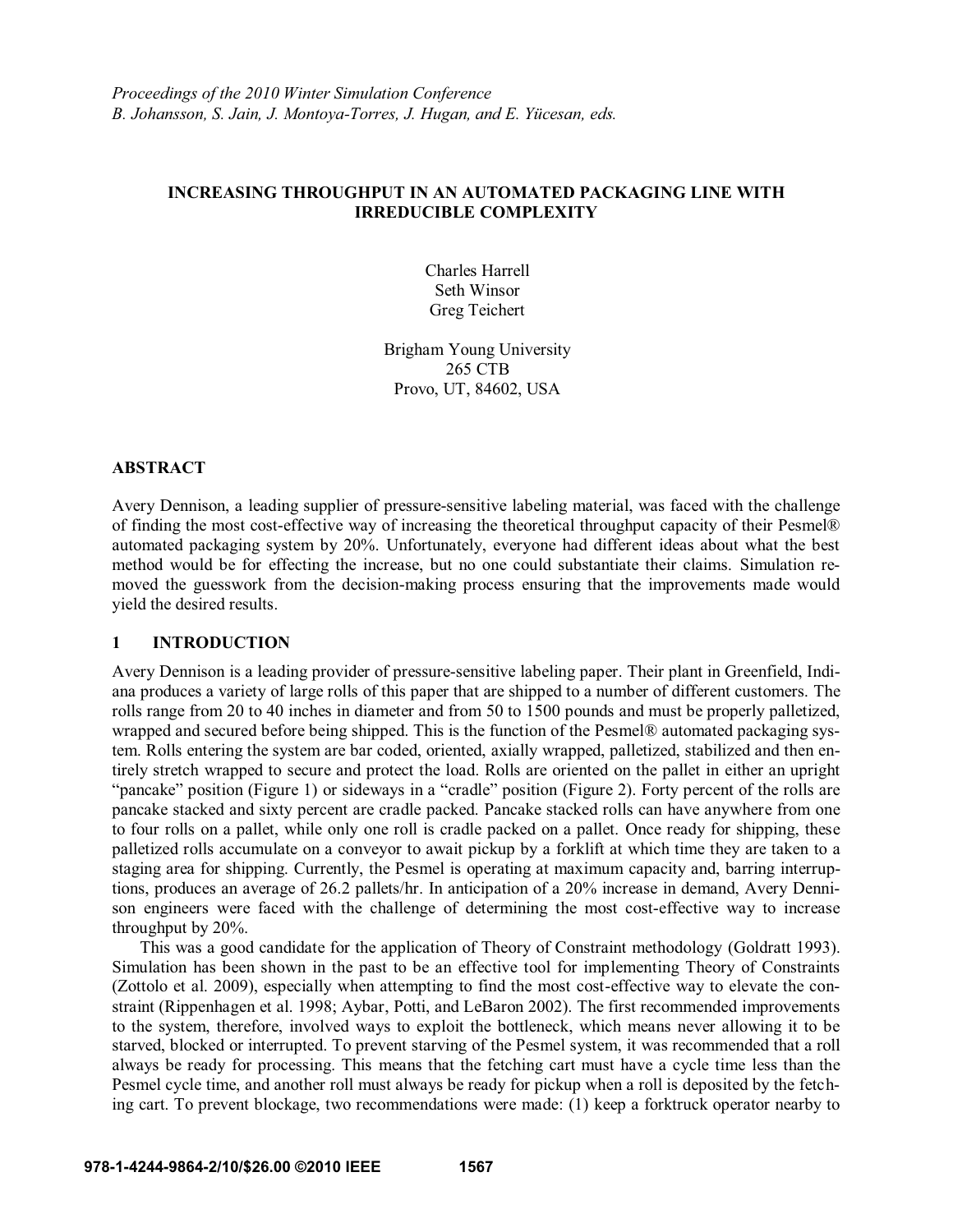offload full pallet loads, and (2) provide additional buffering at output area to prevent blockage of the Pesmel. To prevent interruptions, it was recommended that equipment failures be reduced to a minimum and that operators are always available when needed. Management readily accepted these recommendations, so that the only remaining task was to provide a suitable recommendation for elevating the Pesmel capacity by 20%.

To identify the weakest links in the Pesmel system and test whether and how much different solutions improve performance, a simulation of the Pesmel system was created using the ProModel® simulation software (Harrell, Ghosh, and Bowden 2004). The data needed to create an accurate simulation was gathered through in-depth time studies that were taken during a site visit, through analysis of videos of the system and also by requesting follow-up information from the Greenfield point of contact. The simulation was then verified by comparing its results to videos of known throughput. Once the base simulation had been verified, it was modified to simulate various options for improvement. By comparing the theoretical throughput resulting from the modifications, an accurate ranking of the concepts was achieved.





Figure 1: Pancake Packed Rolls Figure 2: Cradle Packed Rolls

## **2 DESCRIPTION OF OPERATION**

A schematic of the Pesmel system is shown in Figure 3. The system consists of several stations and several shuttle carts and conveyors for moving rolls and palletized loads from station to station. To begin with, a fetching cart (301) retrieves rolls (one at a time) from an upstream slitting operation and, if there is room, deposits it on the turntable. The turntable rotates 90 degrees and tilts to transfer the roll to the holding station (403). The roll waits at the holding station until cart 407 comes and moves it to the operator station (404) where labels are placed on the roll and data is entered on the computer.

 After completing this manual operation, cart 407 moves the roll to the axial wrapper (405) where, if specified, the roll gets wrapped. Once wrapped the roll is transferred from the axial wrapping station to either the cradle pack table or the up-ender by cart 408. A request is also made at this point to send a pallet to the palletizing station so it is there when the roll arrives.

 If the roll is to be cradle-packed, it is deposited at the cradle pack table where it waits for the manipulator arms to roll it onto the table. The roll waits on the table until cart 513 arrives with the specified pallet and pad and then is rolled by the manipulator arms onto the pallet to wait again for operator manual operations. Once the operator has labeled the roll and placed corrugated wedges on the pallet to stabilize the roll, the system is again set to resume processing of the roll. From here, cart 513 takes the cradlepacked roll to the pallet wrapper line and transfers it to that conveyor.

 If the roll is to be pancake-stacked, it is taken from the axial wrapper (405) by Cart 408 and is deposited at the up-ender  $(502)$  where it is rotated 90 degrees so as to be on end. From here, it is transferred to the roll cart (503) which in turn transfers the roll via conveyor to the pusher/palletizer (506).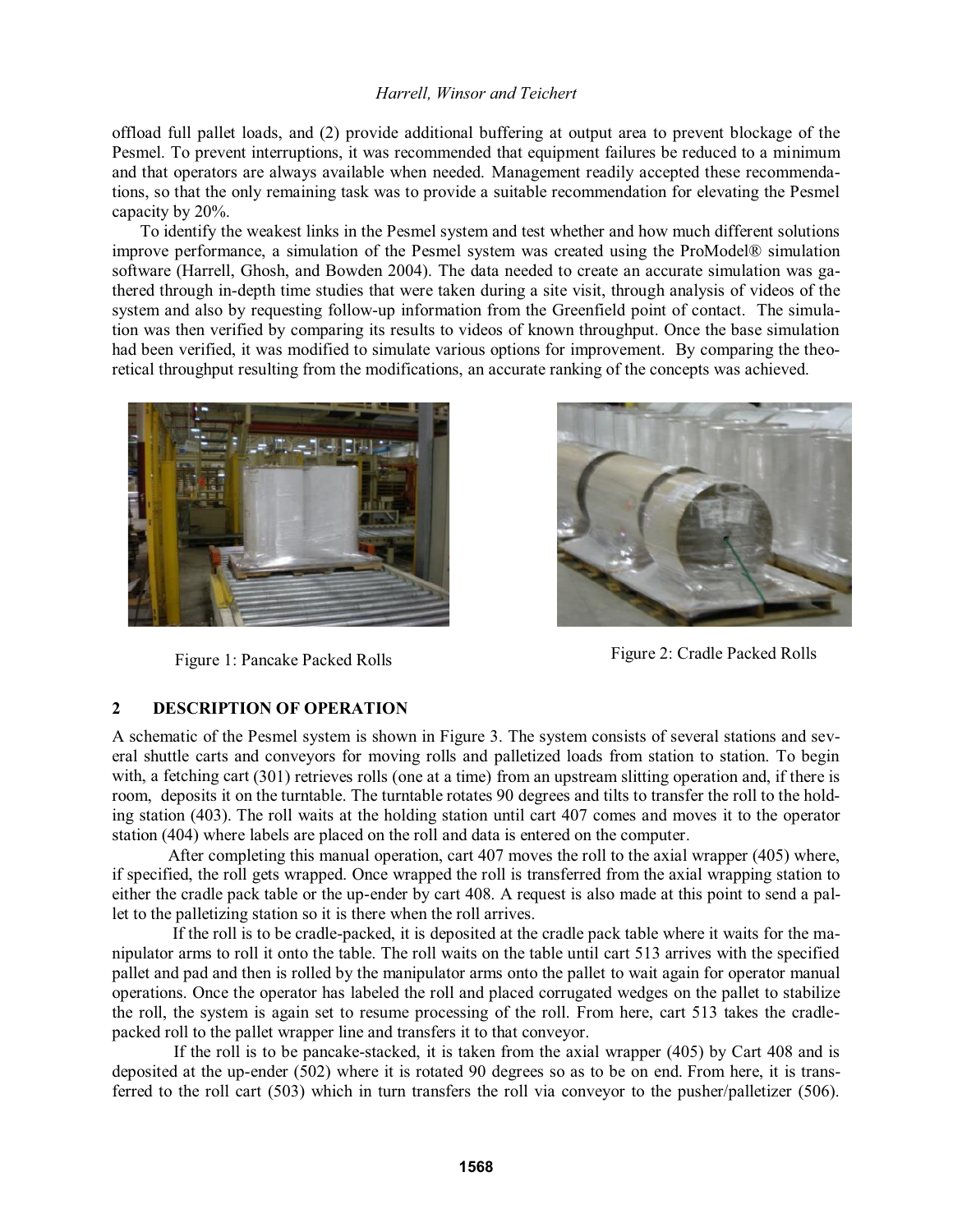Here the roll is pushed onto the pallet at the same rate as the pallet is fed out from underneath the palletizer shelf until the pallet and roll are successfully combined. If the roll is to be combined with other rolls on the same pallet, the first roll will wait for each subsequent roll to be added to the pallet one at a time. Once the roll(s) and pallet are combined, the chains that were feeding the pallet lower the unit onto the transfer conveyor (510) and are moved onto cart 513.

 Cart 513 takes both pancake-packed rolls and cradle-packed rolls to the pallet-wrap conveyor. The unit is then transferred to the pallet wrapper line where it is securely stretch wrapped at station 604. From the wrapper, the unit continues down the line until it reaches the pivot table (610), where it is rotated 90 degrees and then transferred to the take-off line. There it awaits a forklift operator to be removed.



Figure 3: Simulation Screenshot of the Current Pesmel® System

# **3 MODELING ASSUMPTIONS**

In order to test the effectiveness of the concepts in increasing throughput, ProModel® simulation software was used to create a computer model of the current Pesmel® packaging system. This allowed the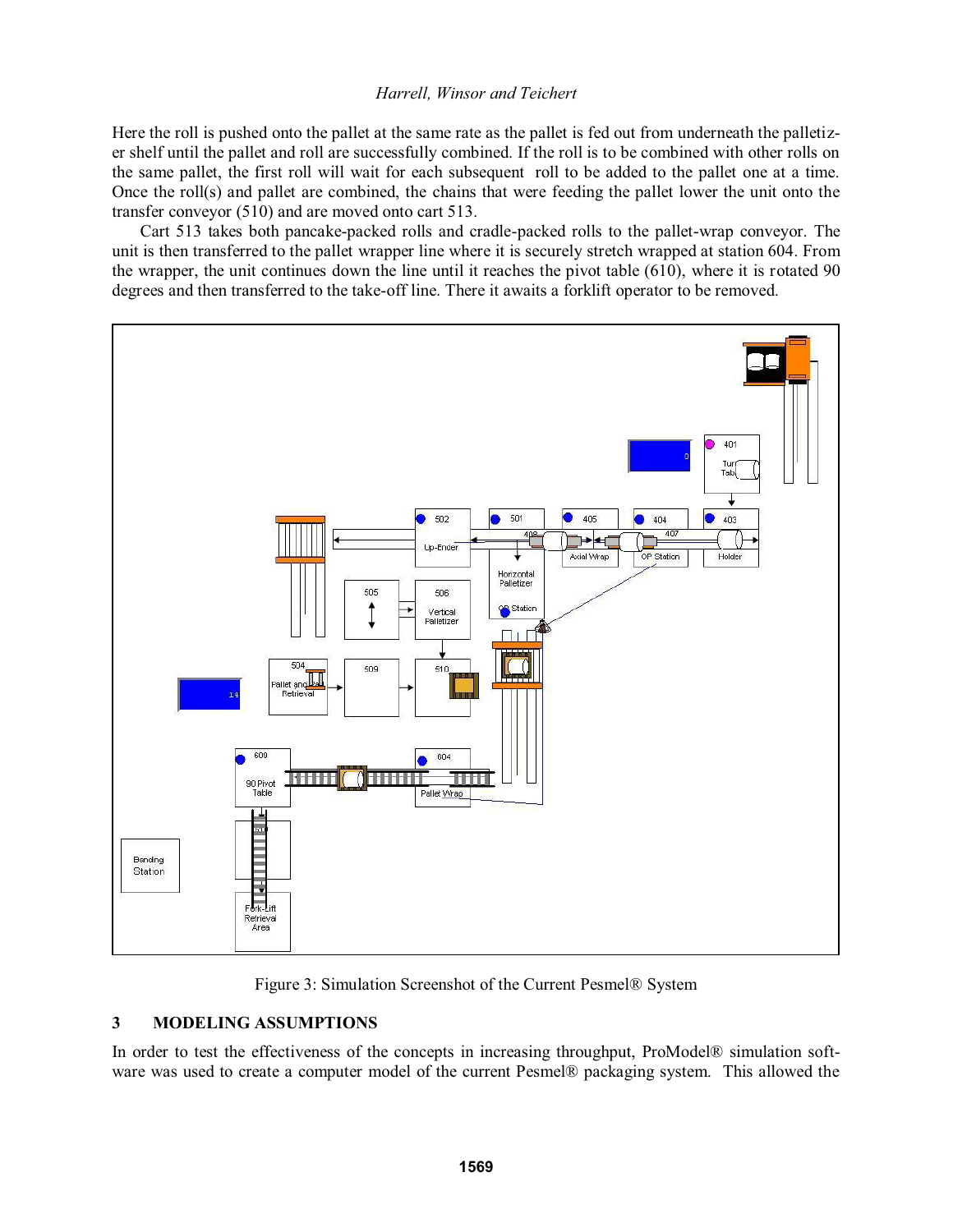simulation to be adapted to include the new concepts, so that the resulting throughput values could be compared with each other and the original system.

The simulation included several assumptions, which are listed here. These assumptions were necessary because of the limited data that could reasonably be obtained.

- All automated operation times were assumed to be constant, since the variation they exhibited was negligible.
- Since, under normal operating conditions, the cycle time of the first manual station (including any slight variability) is performed within the cycle time of the Pesmel system itself, it was ignored.
- Based on the limited data that could be collected for operator times at the second operator station, a triangular distribution was assumed with a minimum of 6 sec, a mode of 20 sec, and a maximum of 60 sec.
- Operators are always on-duty and available when needed. This is an operating policy that Pesmel would like to ensure is enforced.
- While some stations require a small mechanical reset time after a load transfer, that time was deemed inconsequential for equipment in which the reset is always completed before the next roll appears.
- The system is never starved or blocked (i.e., incoming rolls are always available and outgoing pallet loads are always removed).
- There are no frequent downtimes or interruptions to the processes that would significantly impact performance based on the solution proposed.

# **4 VERIFICATION/VALIDATION**

Certain precautions were taken to ensure that the model would give valid throughput values which matched the actual system. One of these precautions was to include a 2-hour warm-up time that would not be included in the throughput calculation. This discounts the time at the beginning of a run during which the steady flow of rolls through the system is being established. Queue statistics and cycle times were tracked to ensure that the warm-up period was adequate.

One method used in debugging the model involved verifying an attribute's value by assigning a color to each value. It was then possible to visually monitor when an attribute was altered. Sensitivity analysis was also performed on equipment or stations where the exact cycle times were not known, such as with the proposed replacement conveyor or the first manual operation time, to show any effect on variations in the times.

The accuracy of the model was established by comparing the simulation to a video of the actual system. During certain periods of time in the video in which there were no downtimes or interruptions, the roll distribution was recorded as well as the operator times at the second operator station. These values were incorporated into the simulation and the resulting throughput was compared to the actual throughput of the system in the video. The values matched well, as shown in Table 1 below; the discrepancies found can be attributable to the lack of information on the first operator station (the operator times could not be detected from the video).

| Period | <b>Video (Pallets/hour)</b> | <b>Simulation (Pallets/hour)</b> |
|--------|-----------------------------|----------------------------------|
|        |                             | 26.75                            |
|        | 186                         | 19.125                           |
|        |                             |                                  |

Table 1: Comparison of Steady-State Throughput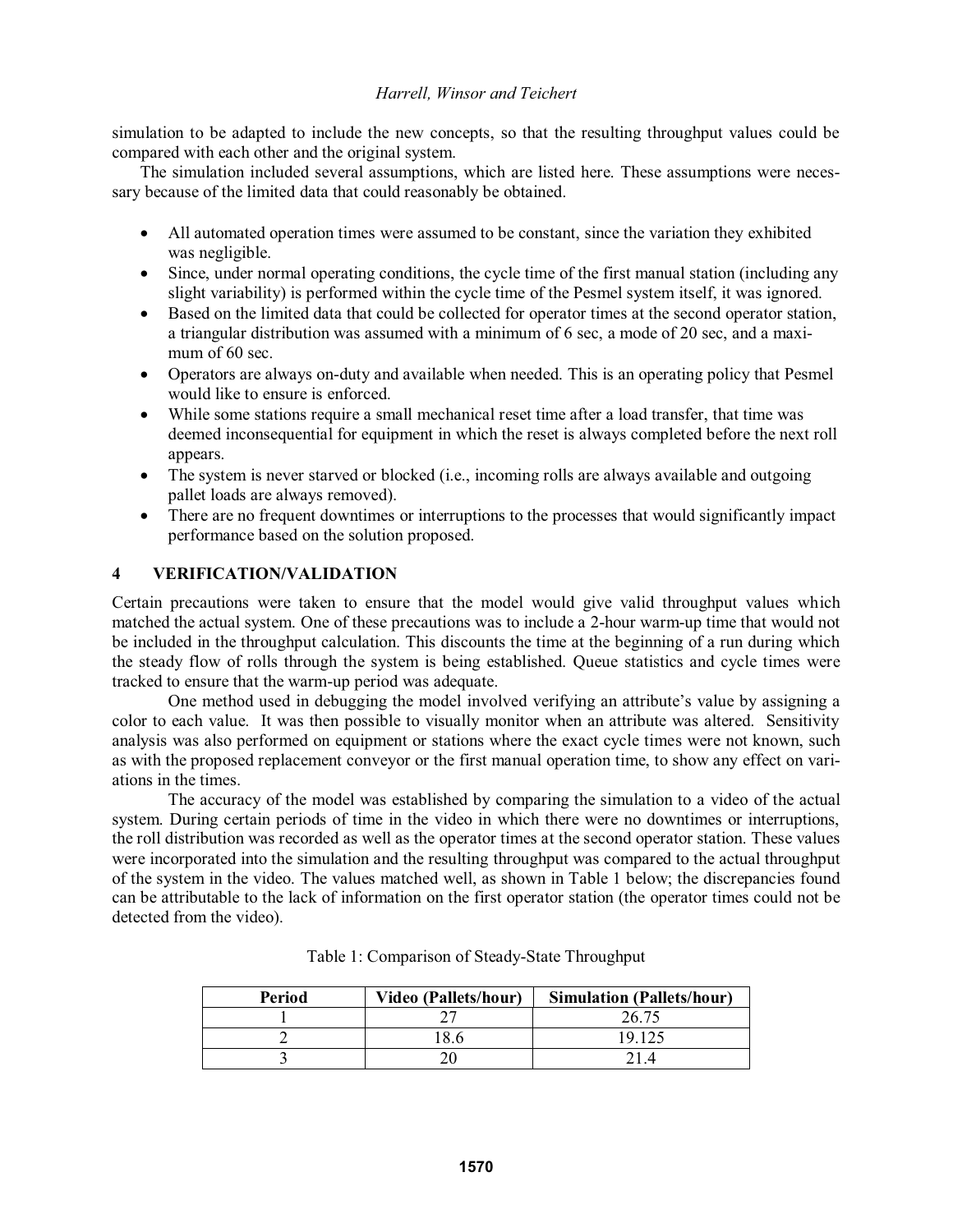# **5 CONCEPT DESCRIPTIONS**

After brainstorming alternative solutions, several options were proposed for evaluation using simulation (see Figure 4).



Figure 4: Simulation Screenshot of the Current Pesmel® System

A description of each of these options follows:

*Triggering the pallets earlier.* Pallet retrieval is triggered one station earlier (i.e., at the beginning of the first operator station as opposed to the beginning of the axial wrap station). Estimated cost: \$5,000.

*Repaired/reprogrammed stretch wrapper*. The cycle time of the final stretch wrapper is decreased from 125 seconds to 100 seconds. Estimated cost: \$25,000.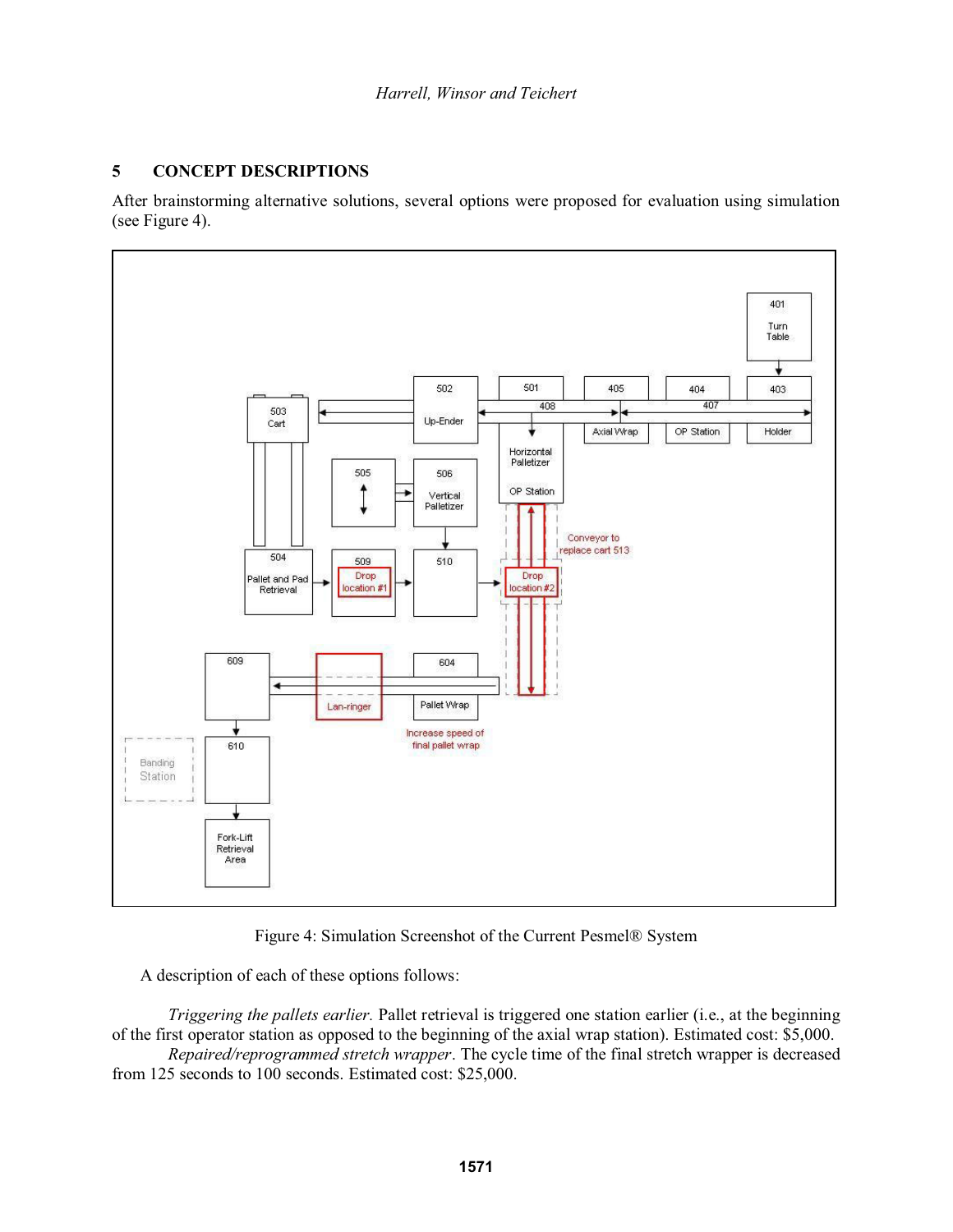*Increased speed of Cart 513 by 40%.* Install a new motor and/or gearbox to reduce its cycle time by 40%. Estimated Cost: \$30,000.

*Replace Cart 513 with a conveyor.* Cart 513 is replaced entirely by a two-way conveyor. The conveyor completes all the same tasks, but can handle more than one pallet when needed and requires no return time. Estimated cost: \$110,000.

*Eliminate deck pads.* Eliminate the use of a cardboard pad that is currently placed on every pallet as it enters the system. Estimated cost: none.

*Two pallet-dispensing locations.* Create a separate pallet delivery location for cradle packs and pancake stacks. Currently, all pallets are delivered at station 504 (as seen in Figure 3). Adding a separate drop location allows pallets to be delivered for cradle packs without having to wait for a pancake stack to finish. Estimated Cost \$20,000.

# **6 CONCEPT TESTING AND RESULTS**

Several concepts and combinations of concepts were tested using the simulation. Some of these options and their resulting estimated throughputs are listed below. The variations in throughput are based on a 95% confidence interval with 10 replications.

- 1. Current system:  $26.2 \pm 0.31$  pallets/hr
- 2. Triggering the pallet at the beginning of the first operator station (as opposed to the beginning of the axial wrap station):  $26.2 \pm 0.31$  pallets/hr
- 3. Two dedicated operators, repaired/reprogrammed final stretch wrapper, increased speed of Cart 513 by 40%: **31.9 ± 0.33 pallets/hr**
- 4. Two dedicated operators, repaired/reprogrammed final stretch wrapper, Cart 513 replaced with a conveyor: **32.7 ± 0.65 pallets/hr**
- 5. Two dedicated operators, repaired/reprogrammed final stretch wrapper, Cart 513 replaced with a conveyor, eliminated deck pad use: **33.7 ± 0.40 pallets/hr**
- 6. Two dedicated operators, repaired/reprogrammed final stretch wrapper, Cart 513 replaced with a conveyor, eliminated deck pad use, two pallet dispensing/drop-off locations: **34.7 ± 0.38 pallets/hr**

Through these simulations, it was possible to determine the statistical significance or insignificance in the increase of throughput for each of these combinations of concepts. It was found that the final combination in the above list resulted in the greatest increase in throughput with  $34.7 \pm 0.38$  pallets/hr.

# **7 CONCLUSION**

Based on the results of this simulation, four options were identified and proposed to Avery Dennison (numbers 3-6 in the above list of concept combinations). Each of these four combinations achieves the required 20% increase in throughput, ranging from a gain of 22% to 32% over the current system. Using simulation allowed each concept and combination to be tested quantitatively, not only permitting concepts to be ranked in relation to one another, but also giving management enough data to use in cost-benefit analyses. The management of Avery Dennison has reviewed the results of the simulation study and is now ready to make a decision based on the throughput and cost information provided.

# **8 OBSERVATIONS**

Because of its complexity and variability, the Pesmel packaging system turned out to be an ideal candidate for simulation. Aside from actually implementing a concept and seeing how the system changes, there is not really any other way of quantifiably ranking concepts. Concepts can be sifted using qualitative factors, but judging a concept based on mere engineering intuition can promise results that are far from what would actually happen. For example, at the beginning of this project, many concepts were created